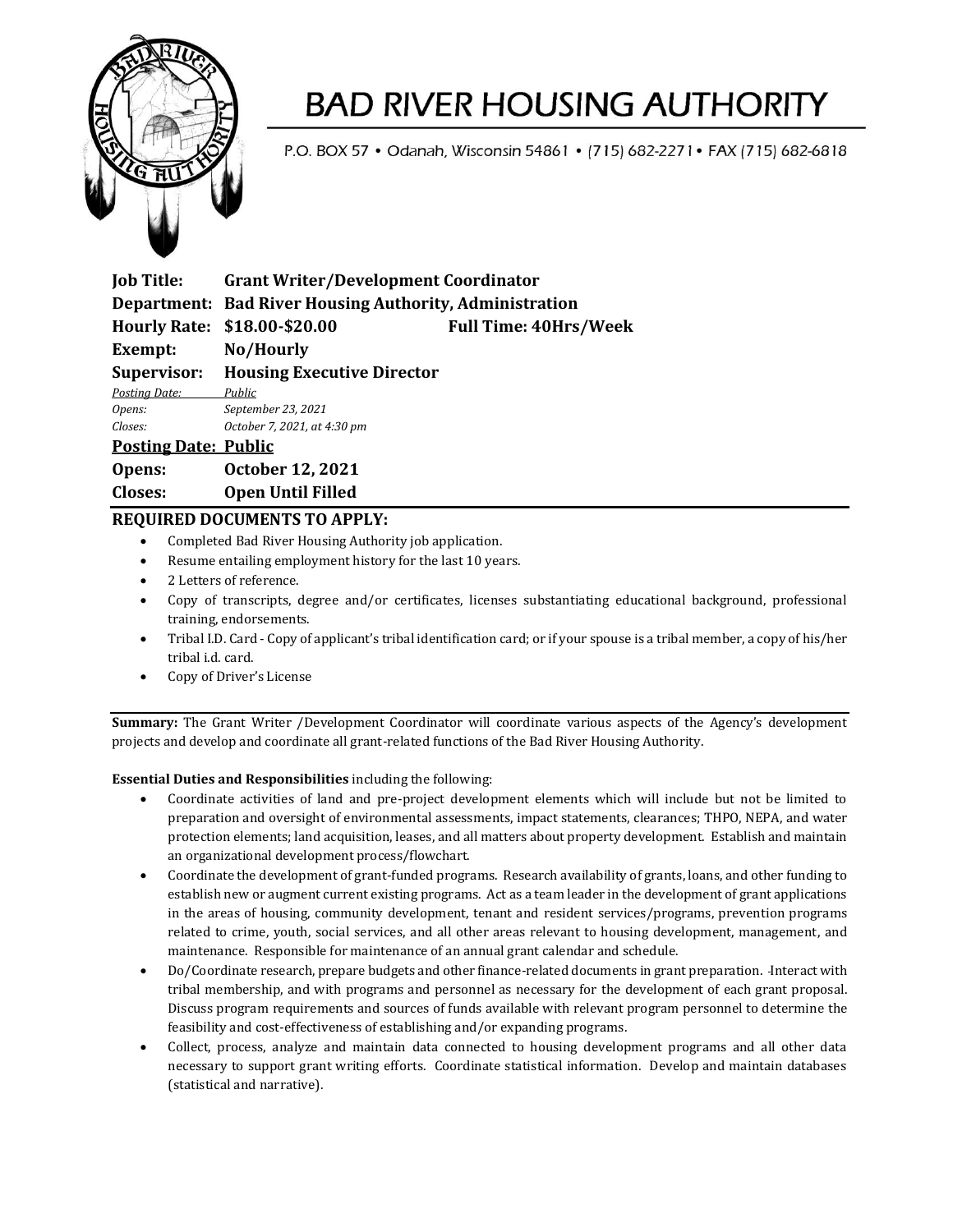

# **BAD RIVER HOUSING AUTHORITY**

P.O. BOX 57 . Odanah, Wisconsin 54861 . [715] 682-2271 . FAX [715] 682-6818

- Prepare and submit grants. Prepare final proposals for submission to the Board of Commissioners and/or Tribal Council for approval and enabling resolutions as necessary to submit grant applications.
- Act as liaison between architects, residents, and Housing Authority/Tribe on design/development issues. Work with representatives of public utilities and federal funding partners such as the Indian Health Service, Bureau of Indian Affairs, representatives of funding sources, etc. Lead/Conduct and attend all housing, inter-agency, and tribal management meetings necessary to facilitate the flow of information regarding implementation and execution, problem identification, analysis, and/or resolution.
- Administer and monitor grants. Responsible for grant tracking, reporting, compliance, close-out.
- Assist in the preparation of organizational budget(s) and other reports as necessary and required.
- Other duties may be assigned.

**Qualification Requirements:** To be successful, an individual must be able to perform each essential duty satisfactorily and the organization must realize tangible results in the form of grants received and projects satisfactorily progressing in a timely fashion. Reasonable accommodations may be made to enable individuals with disabilities to perform the essential functions.

#### **Educational and /or Experience:**

#### **Required:**

B.S./B.A. degree in Liberal Arts, Communications, English, Education, Planning, Business or a related field with a minimum of the following:

- Two (2) years of experience in proven writing ability; successful grant writing and/or fundraising experience.
- Five (5) years of related job experience in development. OR
- Combination of College/Vocational credits (minimum of 2 years) and 10 years combined experience in development and grant writing.

#### **Other Skills and Abilities:**

**Required:**

- Ability to plan, organize, prioritize; work varied hours (including evenings and weekends), and travel. Must have a willingness to attend training sessions and educational seminars/conferences.
- Working knowledge of the grant development and submittal process; successful experience administering/coordinating grant programs.
- Knowledge of all phases of the construction process needed to develop projects.
- Ability to manage several projects/assignments simultaneously; multi-task. Must have the capacity to work under pressure, deadlines.
- Must be dependable, punctual, conscientious, self-motivated, and professional in demeanor and appearance.
- Must have excellent interpersonal communication skills (written and verbal).
- Must be a self-starter capable of work independently and completing projects with minimal supervision.
- Must be computer proficient, and have the ability to operate various types of office equipment.
- Must have the ability to maintain good working relationships with tribal departments, tribal members residents, federal, state government funding sources; suppliers/contractors, and co-workers.

#### **Preferred:**

- Knowledge of Housing (HUD, NAHASDA) and/or Community Development programs.
- Knowledge of HUD requirements for environmental compliance.